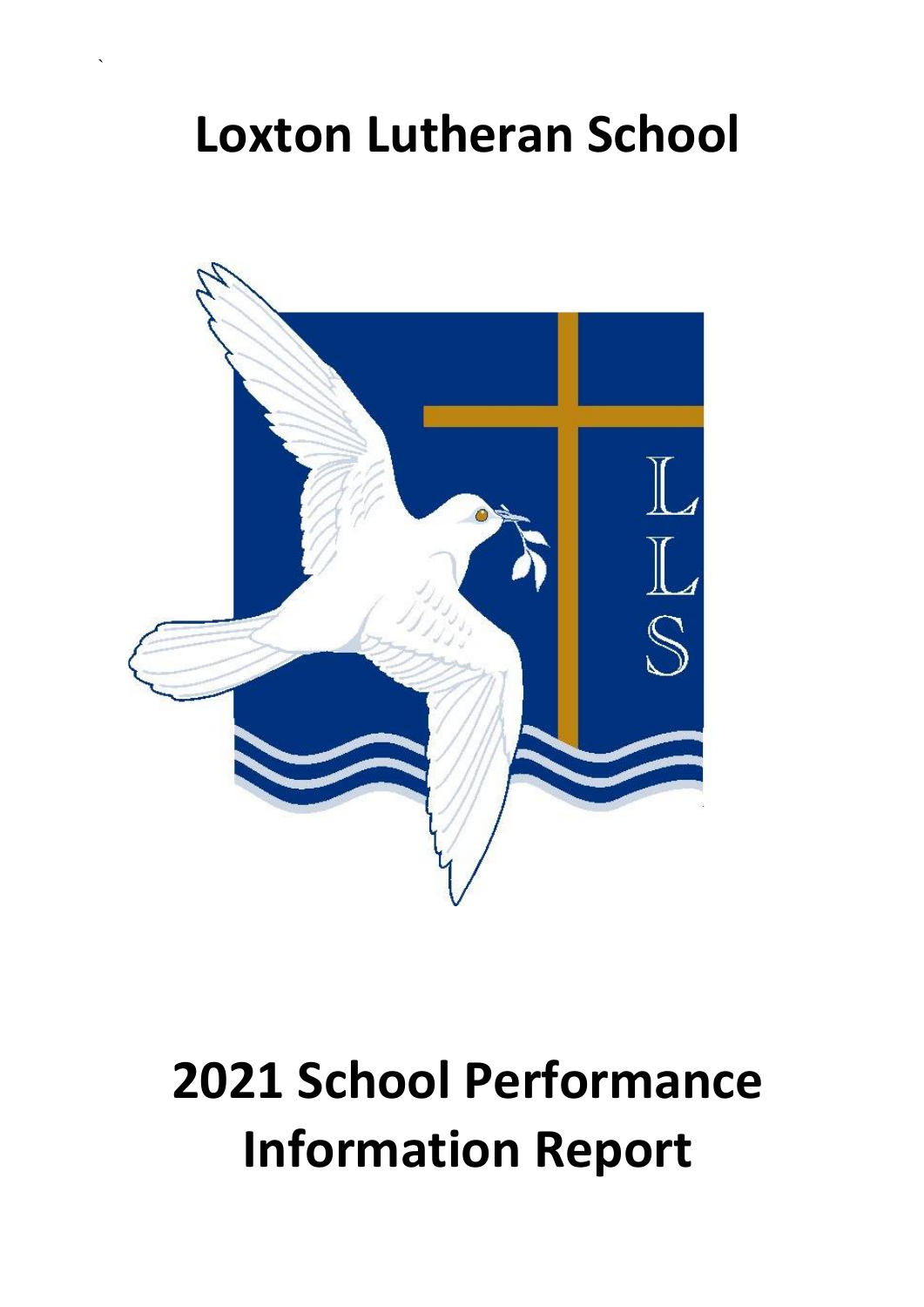# **Loxton Lutheran School 2021 School Performance Information Report**

The following "School Performance Information" for the 2021 year, is made publicly available to the school Community as a requirement of the Australian Government funding agreement for Loxton Lutheran School.

If you have any questions regarding this information, please feel free to contact the Loxton Lutheran School Office on 08 8584 7496 to make an appointment to see the Principal; Mr Brad Williams.

# **Contents**

- 1. Contextual information, including student body characteristics
- 2. Workforce Composition, including Indigenous representation
- 3. Teacher Standards and Qualifications
	- 3.1 Teaching Staff Structure
	- 3.2 Teacher Qualifications
	- 3.3 Non-teaching staff changes
- 4. Staff training and Professional Development
- 5. Staff Attendance
- 6. Student Attendance
	- 6.1 Student attendance across the school and by year level
	- 6.2 Managing non-attendance
- 7. Student outcomes in standardised national Literacy and Numeracy testing
- 8. Parent, teacher and student satisfaction
- 9. Improvement to School facilities
- 10. School income by funding source
- 11. Significant highlights in 2021

# **1. Contextual information, including student body characteristics**

Located in the township of Loxton, approximately 240 kilometres east of Adelaide, in the Riverland region of South Australia, Loxton Lutheran School is highly regarded within the community for providing an extensive range of educational opportunities for its students.

From its inception in 1947 (1954 at its present site), Loxton Lutheran School has been an independent Christcentred co-educational primary school catering for children from Reception to Year 7.

Loxton Lutheran School is a Reception (with two intakes) to Year 7 co-educational school of the Lutheran Church of Australia and offers a high quality education for families seeking a Christian education for their children.

Through the continued support of government, the congregations of the Loxton Lutheran Parish, and an active and committed parent community, the school has grown into a modern facility with well-equipped classrooms and facilities.

Enrolments in 2021, at census date, were 188. These figures included students from Loxton, Loxton North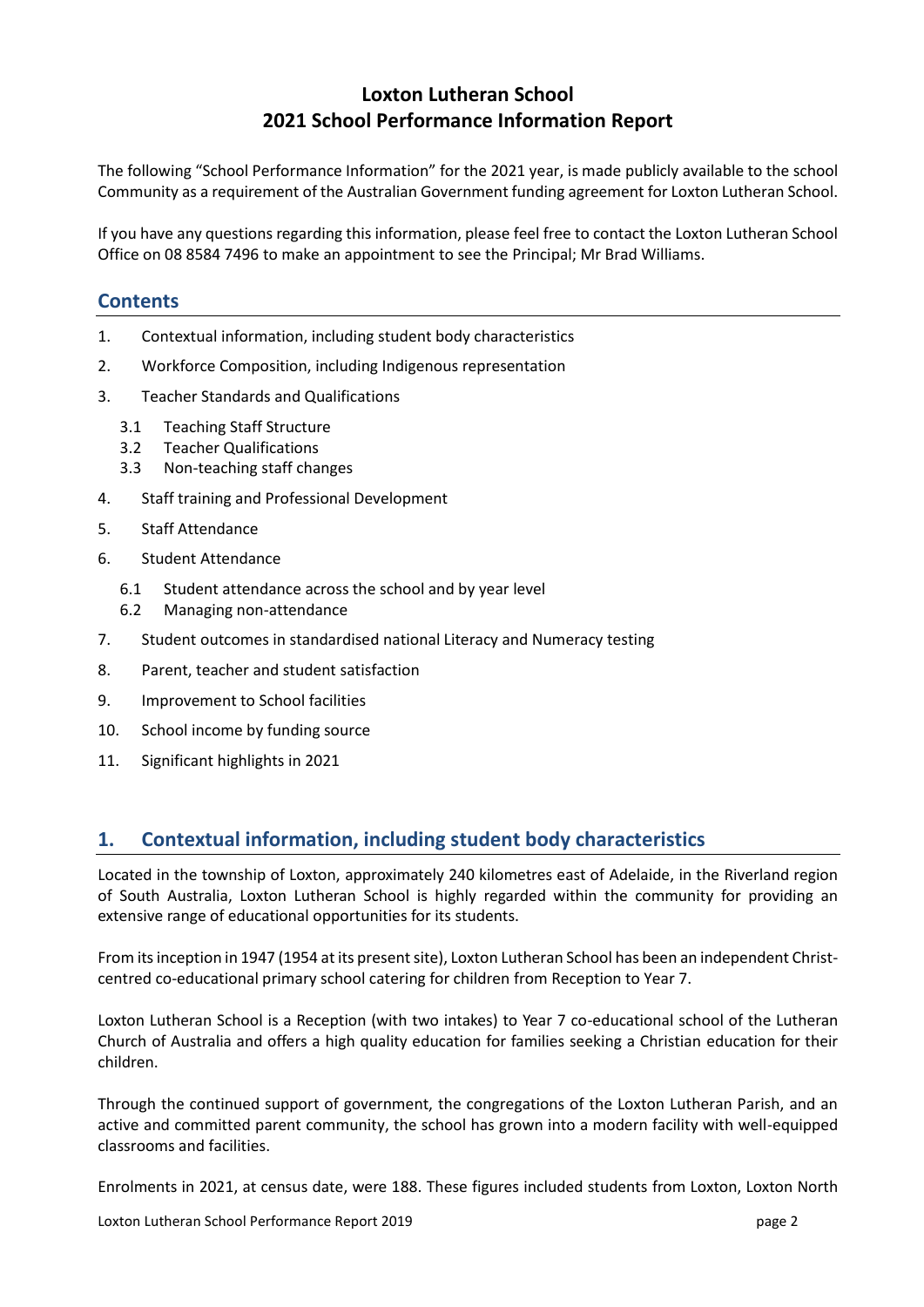and surrounding districts, as well students residing in the greater Riverland area, where private buses are run to service towns such as Lyrup, Renmark, Berri, Moorook and Glossop.

The School's mission is **"Educational Excellence – Together in Christ"**, lived out in the ten core values of *love, justice, compassion, forgiveness, service, courage, humility, hope, quality and appreciation.* Loxton Lutheran School aims to be a Christ-centred caring community, providing quality education where individuals are challenged to achieve their potential and empowered to be responsible citizens and leaders in the community.

The School makes a concerted effort to foster a sense of community, inclusion and belonging for every individual. Education, by its very nature is dynamic – forever changing and evolving. For schools to be successful they too must be dynamic by continually evaluating, modifying and providing a challenging, safe and caring learning environment for their students.

The strength of Loxton Lutheran School is its ability to continually improve its offerings to children via the provision of a quality, well rounded academic, spiritual and socially inclusive education program. Committed teaching and support staff continually provide a range of multi-disciplinary learning opportunities which embrace best practice educational theory and methodology.

The Australian Curriculum and Lutheran Education Australia's Christian Studies Curriculum Framework (CSCF) are used to define the key learning areas with essential elements that provide specific learning outcomes and content for each year level. As part of this curriculum and additional to it, the School offers a full program of enriched learning experiences:

## **Spiritual Development**

Open Worship services are conducted on a regular basis, officiated by staff and students, and when possible, by a Pastor from the Loxton Parish. Class groups take turns in presenting items such as drama or songs and reading their own prayers, fostering an active involvement in the development of their faith and beliefs.

Classes took part in regular devotions and each week staff would respond to written prayer requests from students, from one of the classes, which was done on a rotational basis. Some classes also engaged in writing and responding to prayer requests within the class. Displays of student artwork, especially from units they have explored in Christian Studies are often showcased in the foyer of the LIFE Centre. Additionally, students often take part in various parts of the service, when special Church Services are held with Lutheran Congregations.

The faith life and development of the School's staff was also fostered through regular devotions.

# **Curriculum Related Activities**

The School offers a range of opportunities and initiatives related to key curriculum areas including:

- o Mini-Lit Literacy Intervention Program
- o Multi-Lit Literacy Intervention Program
- o Harmony Day, Odds Socks Day, Walk my Way event, Ping-Pong-athon, Walk Safely to School Day were all events we participated in
- o Specialist Arts, Physical Education and German lessons
- o Scholastic Book Fair & Book Club
- o Premier's Reading Challenge
- o Book-week activities group sharing across the school. In 2021, we took our parade over to the Riverview Rest Home
- o Growth & Development Lessons (Year 5, 6 & 7 students) via Families SA prepared materials
- o Choir
- o Riverland Music Festival
- o Cubby house building
- o Year 7 Gardens
- o Access to a iPad's and laptops to enhance learning

Loxton Lutheran School Performance Report 2019 **blue 2019** bage 3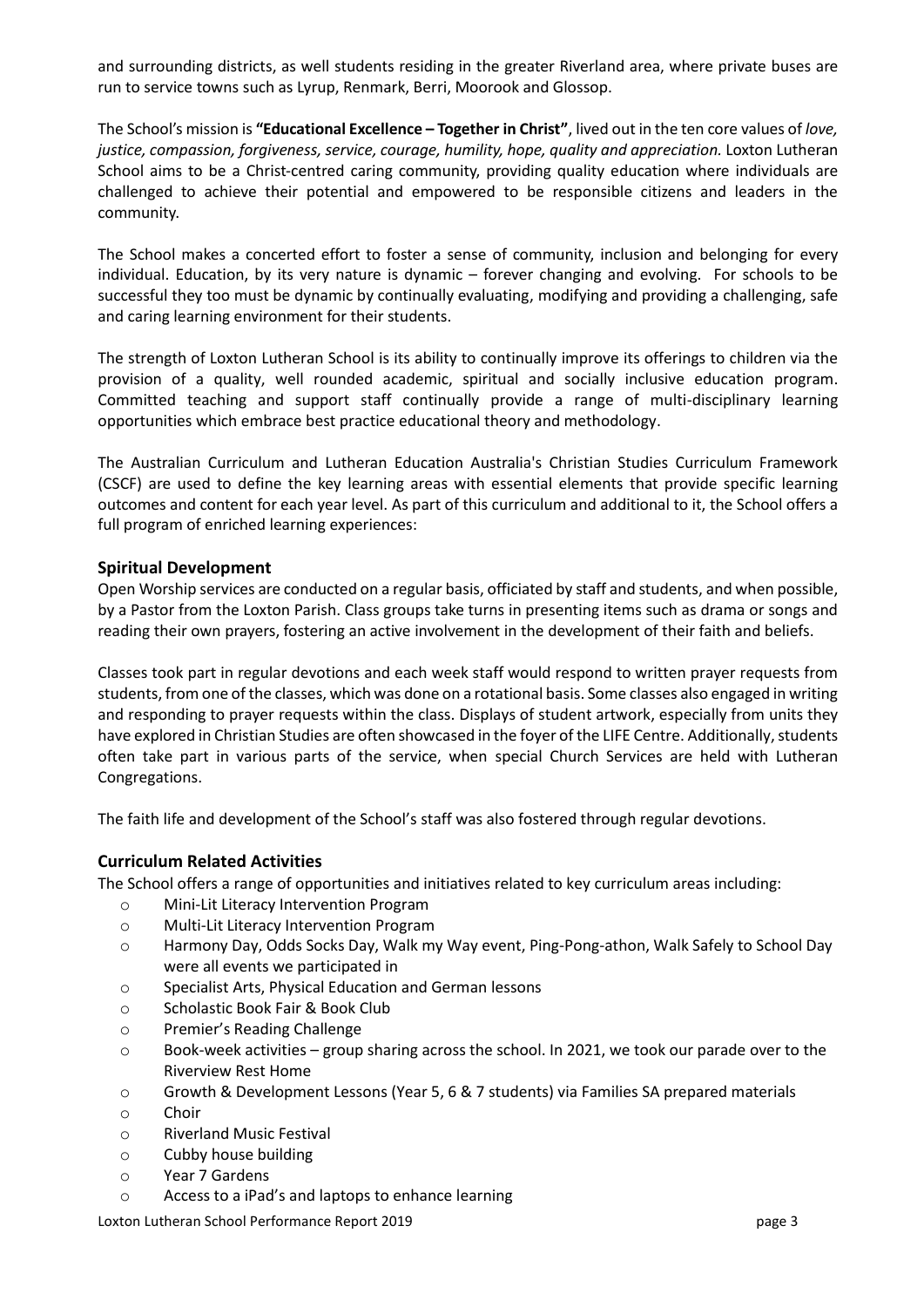- o Science Week activities
- o School Sport events
- o Art and craft activities at lunch times with the Chaplain

# **Student Well-being**

In this fast moving and ever more complex world, student well-being is assuming a much higher profile as a part of what 'we do' in schools. Loxton Lutheran School staff continue to strive towards providing students with the support structures they need to engage with learning and develop themselves personally. Such support, apart from the ongoing counselling provided by the teachers to their students, takes place in various forms, some of which are:-

- The explicit teaching of **Zones of Regulation** and **Program Achieve**.
- the **School Chaplain** (funded under the Commonwealth School Chaplaincy Program), providing support to students and coordinated lunch-time activities
- a **Student Support Leader**
- **intervention programs**
- a **Friendship bench**, where students looking for someone to play with, are able to go at break times. Other students are encouraged to connect with them and invite them to join in an activity.
- a **Buddy Class** program, with coordination of regular activities to encourage friendships and connections between junior primary and middle -upper primary classes
- **Transition programs** transition sessions for Loxton pre-school students. Loxton Lutheran School continues to offer two Reception intakes per year (Term 1 and 3).
- The Loxton Lutheran School is one of a number of feeder schools for the Loxton High School and also coordinates with them, to provide a transition program for Year 7 students before moving on to High School.
- a **Healthy Eating Canteen**, which was open two days a week.

## **Community**

The **Riverview Lutheran Rest Home** is situated directly opposite the School. Despite COVID restrictions, we still managed to find ways to continue building on this relationship.

School Captains again represented the school at ceremonies to commemorate Anzac Day & Remembrance Day and laid a wreath at the town's Cross of Sacrifice on behalf of the School Community to acknowledge the sacrifice of Australian service men and women for the benefit of all Australians.

In 2021, Loxton Lutheran School gave back to our community through participation in annual events of the town including Loxton Show, the annual 'Mardi Gras' Pageant and the Christmas Tree Display.

The School supported several charity organisations via weekly offerings at worship services and through casual days raising money for charity, coordinated by the Student Parliament. These included Australian Lutheran World Service, Royal Flying Doctors Service, McGrath Foundation, Loxcare, MND South Australia and Foodbank.

We also continued to offer the use of the LIFE Centre to community organisations (sporting & non-sporting) at minimal hire costs and assisted a number of organisations and other schools through periodic use of the school buses at no cost.

## **Sporting**

There was strong Involvement in Riverland SA School Sport, with student participation in sports including tennis, cricket, hockey, football, netball, swimming, athletics, cross-country and soccer.

## **Cultural**

Gatherings in the LIFE Centre open with an Acknowledgement of Traditional Ownership and Aboriginal cultural values. Some class teachers have also engaged with guest speakers, for example, local members of the Aboriginal community or other cultures.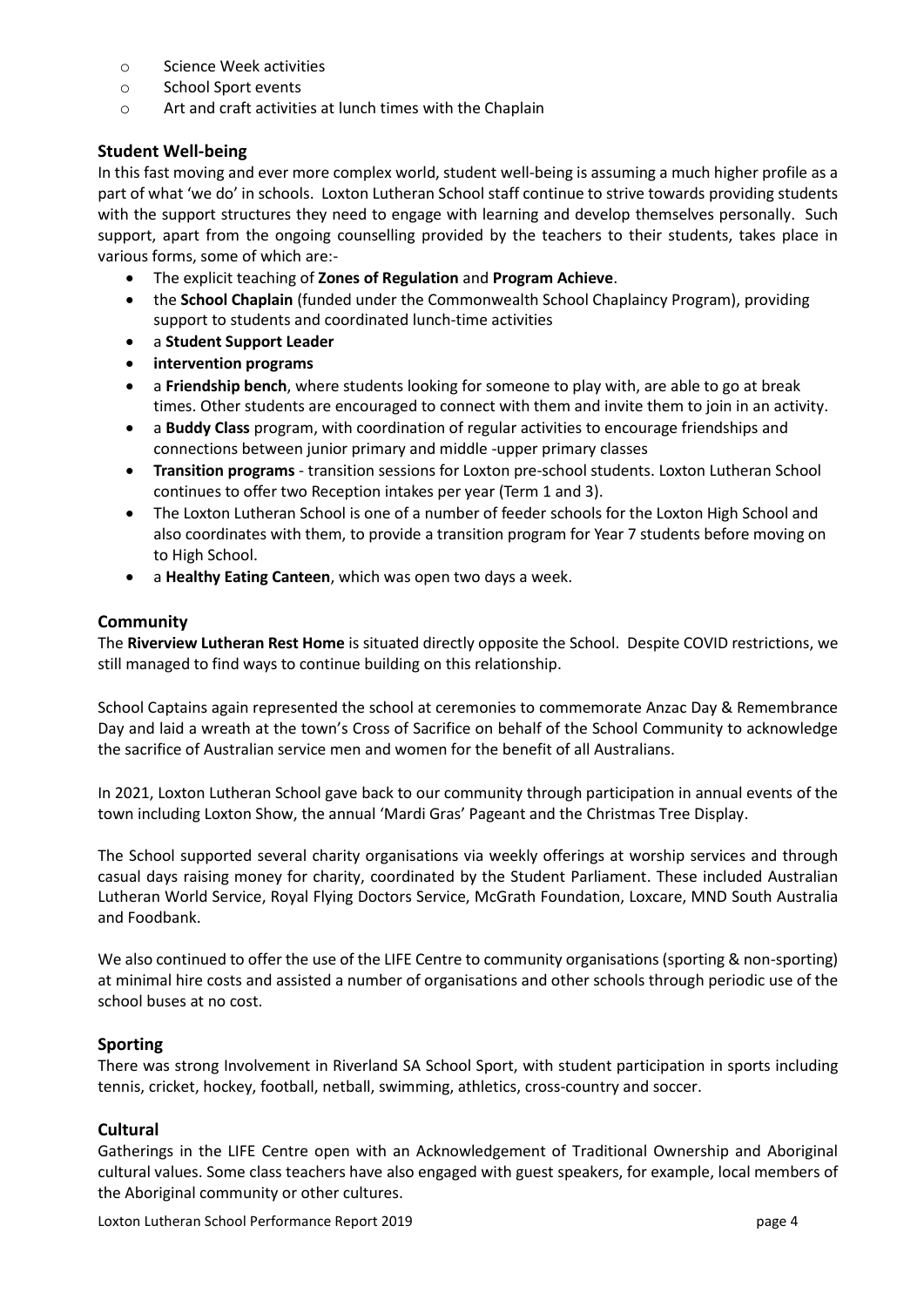The School has for many years convened a Choir to participate in the Primary Schools Music Festival at Chaffey Theatre, which involves many hours of rehearsals, including with other schools in the 'Cluster'.

An annual school Concert is held in the School's LIFE Centre.

The School also hosts various visiting performances or provides opportunities for students to attend performances locally or in Adelaide.

For a number of students, there was an opportunity to study music during school time, by arrangement with private tutors.

#### **Camps / Excursions**

The School has a sequential approach to camps and excursions through the year levels.

Swimming lessons are programmed at the Loxton Swimming Pool, for Reception to Year 2 classes and Year 7's participate in a day-long Aquatics program in the nearby township of Barmera.

#### **Student Voice and Leadership**

Loxton Lutheran School has a strong emphasis on student voice and student leadership. This is reflected in:

- o Students make speeches as part of an election of School Captains and Vice Captains, made by the student body each year. Leaders for the following year are announced and installed at the end of year service.
- o Election of Sports House Captains & Vice Captains for the year (by the students year 3 & above)
- o Opportunities for student leaders to attend training and motivational forums such as 'Young Leaders Day' and Lutheran Education's Young Leader's Day
- $\circ$  Students have input to some decisions such as the themes for casual day and at times are consulted as a focus group.

#### **2021 Student Comparison Composition**

Reception – 31 Year 1 - 26 Year 2 - 30 Year 3 - 22 Year 4 – 21 Year  $5 - 21$  (1 indigenous student) Year 6 - 20 Year 7 **–** 17

#### **Students with Disability Summary**

 $QDTP - 17$ Supplementary – 20 Substantial – 6 Extensive – 0

#### **Boarding Students** - 0

## **Distance Education Students** - 0

**Students on a Visa** - 2

#### **Overseas Students** - 0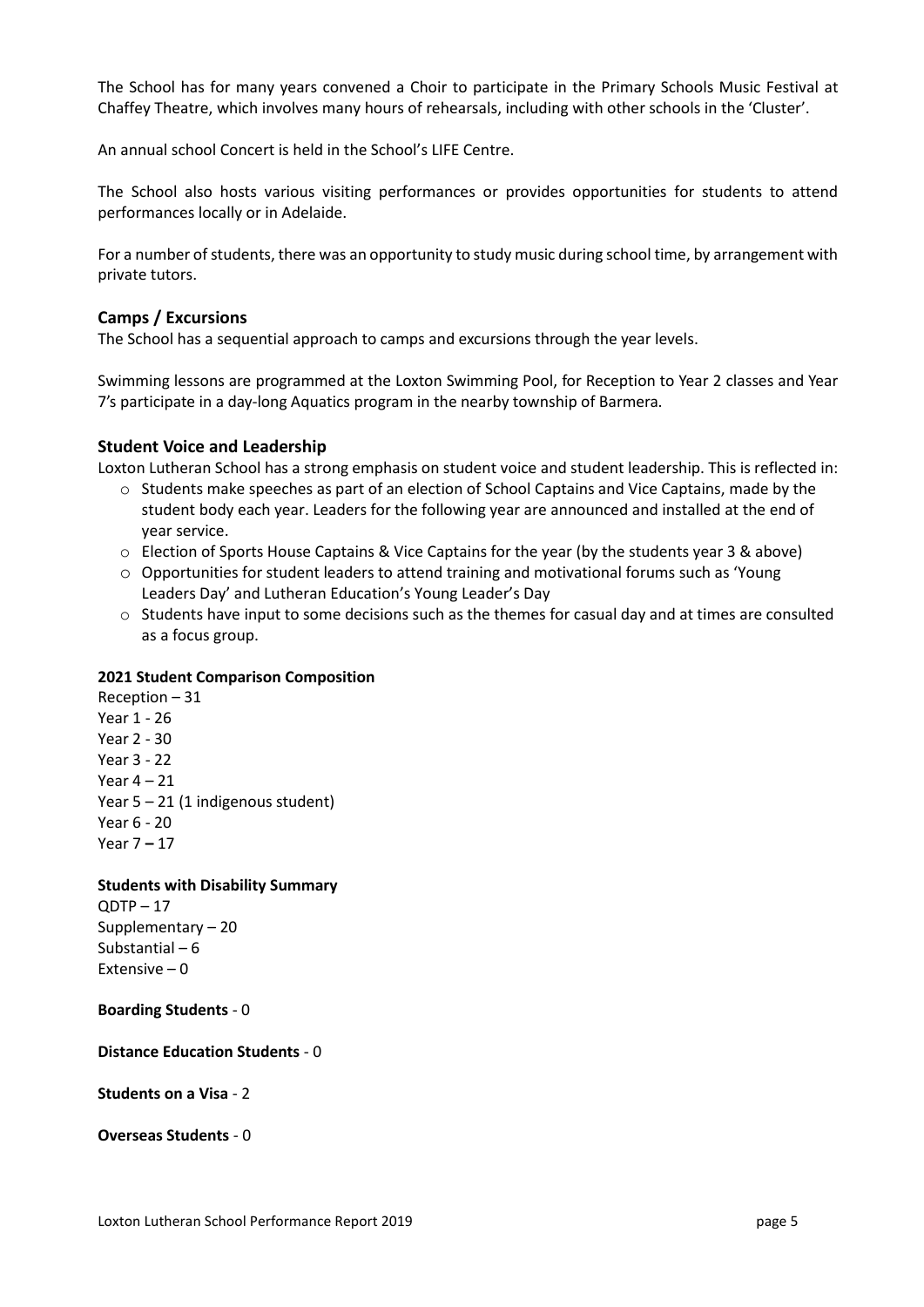# **2. Workforce Composition, including Indigenous representation**

In 2021 Loxton Lutheran School employed a staff of 35 (including teaching and various non-teaching roles). Broadly, this included the Principal, ELC Director, teaching staff and learning support officers, together with a Business Manager, Chaplain, bus drivers and grounds and maintenance staff.

Loxton Lutheran school had a nine-class structure in 2021 and the teaching staff comprised the following:

Teaching Staff FTE = 12.6 (including Principal)

Non-teaching FTE = 7.3

Non-teaching Indigenous FTE = 0

# **3. Teacher Standards and Qualifications (as mandated in the relevant jurisdiction)**

## *3.1 Teaching Staff Structure*

• Loxton Lutheran School had an 9-class structure in 2021. This included two Reception classes, Year 1, Year 2, Year 2/3, Year 4, Year 5, Year 5/6 and Year 7 class.

## *3.2 Teacher Qualifications*

All teachers at Loxton Lutheran School meet full accreditation requirements for the Teacher's Registration Board of South Australia. Many are well qualified in their field and hold two or more tertiary qualifications.

Below is a listing of teaching qualifications held by our teaching staff:

| 1             |
|---------------|
| 1             |
| 14            |
| 3             |
| $\mathcal{P}$ |
| 5             |
| 4             |
| 1             |
| 1             |
| 1             |
|               |
|               |

## *3.3 Non-Teaching Staff Changes / Additions*

• We have employed additional LSO staff to support the learning and wellbeing needs of students.

# **4. Staff Training and Professional Development**

All staff members at Loxton Lutheran School are required to undertake training and have current accreditation in:-

- RHHAN
- Basic  $1^{st}$  Aid (BELS)/Full First Aid
- Valuing Safe Communities
- Epi-Pen Use (anaphylaxis)

Loxton Lutheran School Performance Report 2019 **by a strategies and the Control** page 6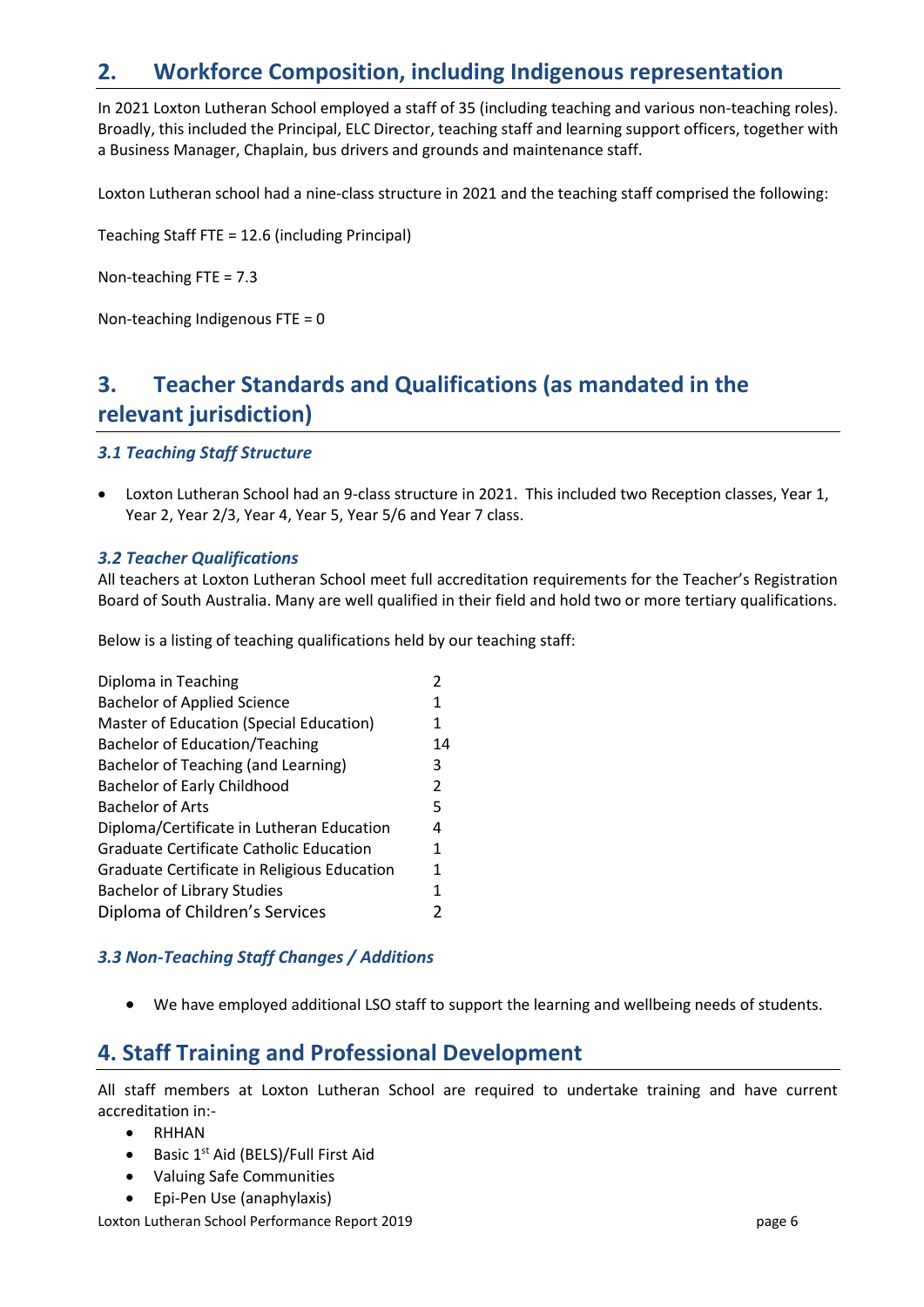- Asthma Management
- Fire Safety & Training

The training in the above mentioned areas is not annual, but cyclic. In 2021 all staff, teaching and nonteaching, participated in the following training activities:

- First Aid
- Child Protection

A focus on Literacy commenced in 2018 and continued in 2021. All staff engaged in professional learning in the area of phonics/spelling, writing, cognitive load theory, schema theory and Morning Routine.

All teaching staff at Loxton Lutheran School are required to be involved in professional learning activities. These take a variety of forms:-

- whole staff professional development
- specific in school curriculum focus activities for teaching staff
- attendance at workshops, seminars and conferences for individuals or small groups of teachers.
- Individually focussed Professional Development, initiated by individual staff members, and tailored to their own Personal Development Plans

Learning Support Officers also attended professional learning in 2021. Literacy, ASD, Dyslexia and Christian Studies were topics explored by LSO staff.

While associated costs can be identified for most professional development activities, there are many for which it is not possible to allocate a cost. Teacher professional development activities that are not costed include:

- the staff appraisal process
- teachers acting as mentors to new staff
- induction processes for new staff
- mentoring student teachers
- out of hours meetings to review curriculum, assessment etc
- participation on advisory committees such as the Ministry & Care, Workload Consultative Committee, as well as joint parent/teacher committees such as Continental. (It is an expectation that all teaching staff are involved in at least one committee)

# **5. Staff Attendance**

The average attendance rate is an indicator of the proportion of time staff are required to be at work, that is actually spent at work. The larger the percentage, the less time is spent away from work due to illness, carer's leave, bereavement leave, short term parenting leave and the like. It does not account for staff on long term leave for reasons such as extended illness, maternity leave, long service leave and so on, where a replacement employee has been contracted to fulfil an absent person's duties.

The average attendance rate of staff (teaching and non-teaching) at Loxton Lutheran during 2020 was 97.56%.

# **6. Student attendance**

## *6.1 Student attendance across the school and by year level*

During the 2021 school year, the average total attendance for students enrolled at Loxton Lutheran School was 93.95%. Separating this for each year level, the following rates were achieved;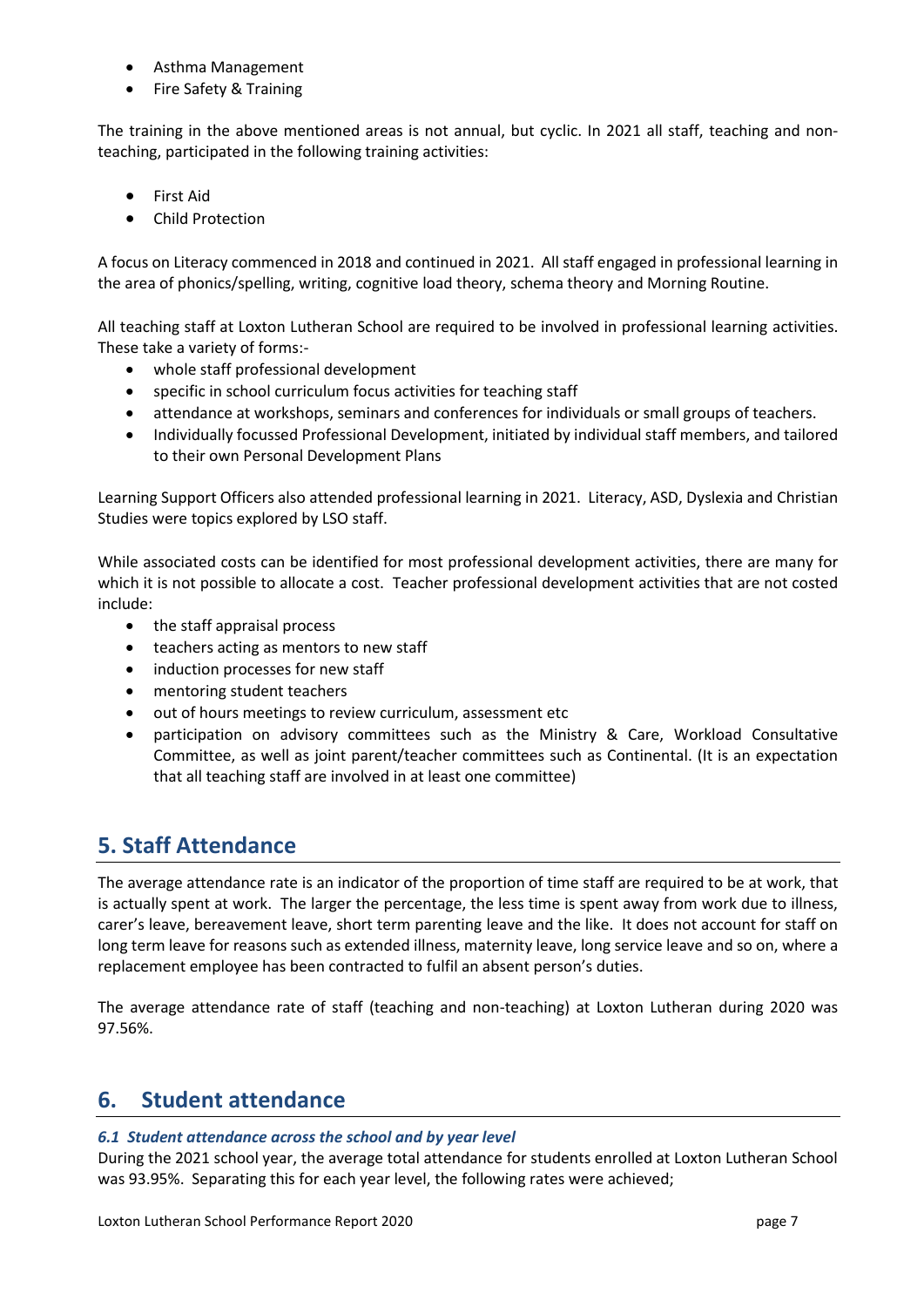| <b>Year Level</b> | <b>Maximum Days</b><br><b>Possible</b> | <b>Actual Attendance</b> | Percentage of<br>attendance |
|-------------------|----------------------------------------|--------------------------|-----------------------------|
| Reception         | 5685                                   | 5192                     | 91.3%                       |
| Year 1            | 4836                                   | 4538                     | 93.8%                       |
| Year 2            | 5553                                   | 5106                     | 91.9%                       |
| Year 3            | 4092                                   | 3793                     | 92.7%                       |
| Year 4            | 3982                                   | 3759                     | 94.4%                       |
| Year 5            | 3919                                   | 3615                     | 92.2%                       |
| Year 6            | 3814                                   | 3499                     | 91.7%                       |
| Year 7            | 3158                                   | 2949                     | 93.4%                       |
|                   |                                        |                          |                             |

In the day to day recording of student absence, parents are required to contact the school to inform the administration of their child(ren)'s absence. School policy states that, in normal circumstances, this notification should be made via telephone or electronically by 9.30am on the morning of the absence.

Students arriving late or leaving early are required to do so via the school office to be signed in/out by parents/guardians.

# *6.2 Managing non-attendance*

Phone contact is made with parents of children not at school by 9.30am on any given day without notification, to ascertain the reason for the absence.

In dealing with any issues of consistent ongoing or extended unexplained non-attendance, all reasonable efforts are made to firstly contact and speak with the parents /guardians. Failing a satisfactory result or explanation, appropriate government agencies are contacted and involved, including through written reports.

# **7. Student Outcomes in Standardised National Literacy and Numeracy Testing**

The table below represents Loxton Lutheran School's overall results of children at or above the minimum national benchmarks for their year level. The percentage figures (top) provide an indication as to the results achieved across the school. The bottom number in each box within the brackets, indicates the actual number of students who were unable to achieve the benchmark for that area in that year. It is the policy at Loxton Lutheran School that every child sits the NAPLAN tests, unless parents request their child to be withdrawn.

| Percentage of Students At or Above the National Minimum Standard |                |                |                 |                                    |                 |
|------------------------------------------------------------------|----------------|----------------|-----------------|------------------------------------|-----------------|
| Year                                                             | <b>Writing</b> | <b>Reading</b> | <b>Spelling</b> | Grammar<br>&<br><b>Punctuation</b> | <b>Numeracy</b> |
| Year 3                                                           | 100<br>(0)     | 100<br>(0)     | 100<br>(0)      | 100<br>(0)                         | 95<br>(1)       |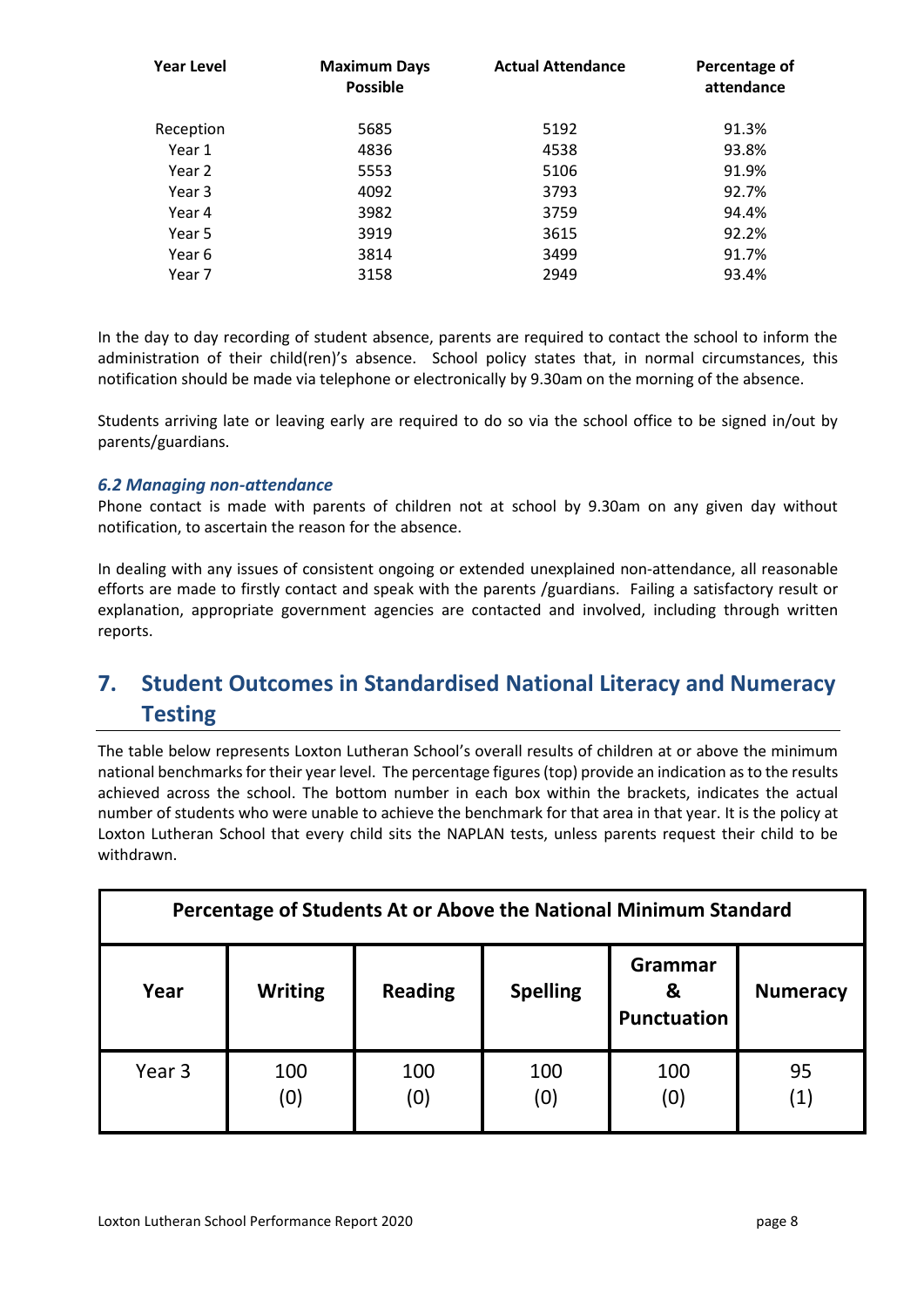| Year 5 | 100 | 100 | 100 | 100               | 100 |
|--------|-----|-----|-----|-------------------|-----|
|        | (0) | (0) | (0) | (0)               | (0) |
| Year 7 | 100 | 100 | 100 | 94                | 100 |
|        | (0) | (0) | (0) | $\left( 1\right)$ | (0) |

While NAPLAN testing results do provide a good indication as to a child's progress at school – and then (by default) a guide to the school's overall performance in its teaching in these core areas of the curriculum, it should be stated, that they are nevertheless only one measure of student and school performance.

Formal avenues of school-based reporting on student progress occur three times a year:

- Term 1 Parent/Teacher Interviews
- Term 2 –Written Reports
- Term 4 Written Reports

Parents of children in years 3, 5 & 7 also receive their child's NAPLAN results in Term 3 and are invited to contact the school and arrange a meeting to speak to their child's teacher about matters pertaining to the tests and the results.

Standardised testing in Numeracy and Literacy occurs two times a year in mid-term 2 and early to mid-term 4. These results for individual students are currently recorded in each child's personal information folder housed in the administration building.

In addition to the above-mentioned formal processes, teachers continually update parents about their child's progress through individually arranged interviews/meetings, test/assessment results and written comments via school/home communication channels, including SeeSaw.

Loxton Lutheran School is committed to improving its performance, which it does by providing teachers with the opportunity (through release time) to analyse the results using such instruments such as the 'SMART DATA TOOL,' a software program specifically written to analyse NAPLAN data – from an individual student's perspective, a year level perspective and a school wide perspective. Utilising this information, teachers are able to identify strengths and weaknessesthat occur in teaching – within a year level and across the school. Measures may then be reflected in planning and implemented to improve the performance of overall curriculum delivery.

# **8. Parent, Student and Teacher Satisfaction with the School**

In 2021, we did not conduct formal parent satisfaction surveys. Feedback from parents occurs through several sources, some formal and some informal. It includes responses to surveys, comments through subcommittees or groups, and specific feedback to teachers, senior staff, and the principal. Such feedback is always welcome.

# **9. Improvement to School Facilities**

# *8.1 In the 2021 year*

A number of minor capital projects were completed to improve learning areas across the school. This included building a new ELC play space, IT upgrades across the school and some new fixtures and furnishings in some classrooms. A new bus was also purchased.

## *8.2 Projected 2022 Projects for School Facilities Improvement*

A number of works are proposed for the 2022 school year. These include the following:

Loxton Lutheran School Performance Report 2020 **page 9** page 9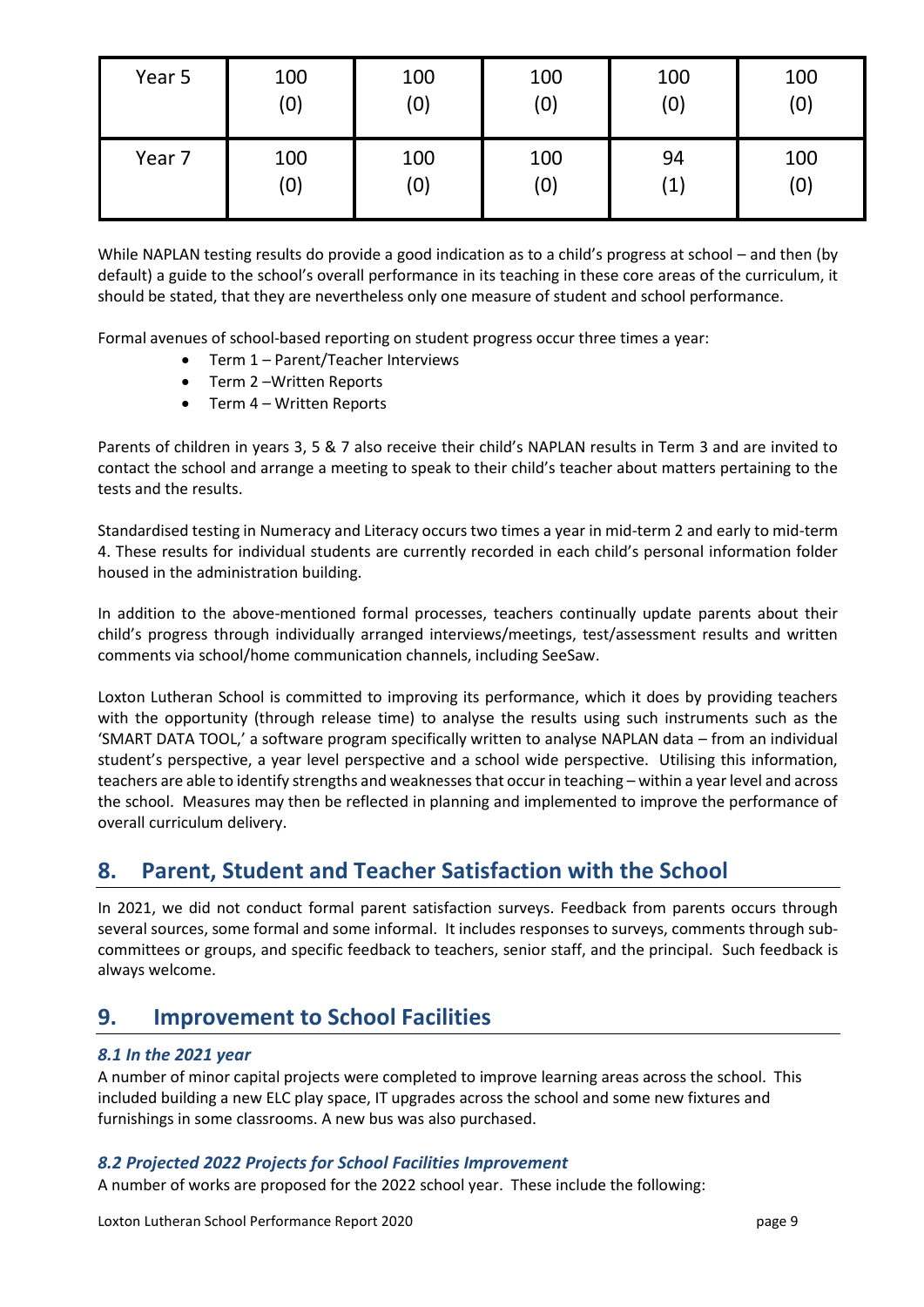-building of new classrooms and learning rooms -painting of exterior of the school -new fixtures and fittings in some classrooms

# **10. School income by funding source**

In 2021, the funding for the school was provided by the following sources.

| <b>2021 School Funding Sources</b>      | <b>Total</b> | <b>Per Student</b> |
|-----------------------------------------|--------------|--------------------|
| Australian Government recurrent Funding | \$2,395,799  | \$12,774           |
| State / Territory Recurrent Funding     | \$664,100    | \$3,532            |
| Fees, Charges and Parent Contributions  | \$366,157    | \$1,948            |
| <b>Other Private Sources</b>            | \$95,698     | \$510              |
| <b>Total Gross Income</b>               | \$3,522,024  | \$18,734           |

# **11. 2021 Highlights**

## *Literacy Partnership*

In 2021, the school continued the partnership with a literacy coach, Ms JoAnne Dooner, to oversee the construction of our literacy curriculum.

## *School Concert*

Always a special night. To have parents and family members back on site to view it was amazing.

## *Sports Day*

Our annual Sports Day was a fantastic event, held here at LLS.

# *Transition Program*

Our transition program for incoming Receptions was outstanding. Our Ready for Reception night, as part of this program, was highly valued.

# *ELC 10 Year Anniversary*

The ELC celebrated its 10-year anniversary in 2021.

# *BGA Grant*

We received a substantial BGA grant to assist in building four new, purpose-built learning spaces in 2022.

# *Introduction of Zones of Regulation and Program Achieve*

These programs/resources were introduced into our learning and teaching programs as we continue to support the learning and wellbeing needs of students.

# *Maths Approach*

We commenced the journey into developing a consistent approach to the teaching of maths in our school.

## *New Leadership Position*